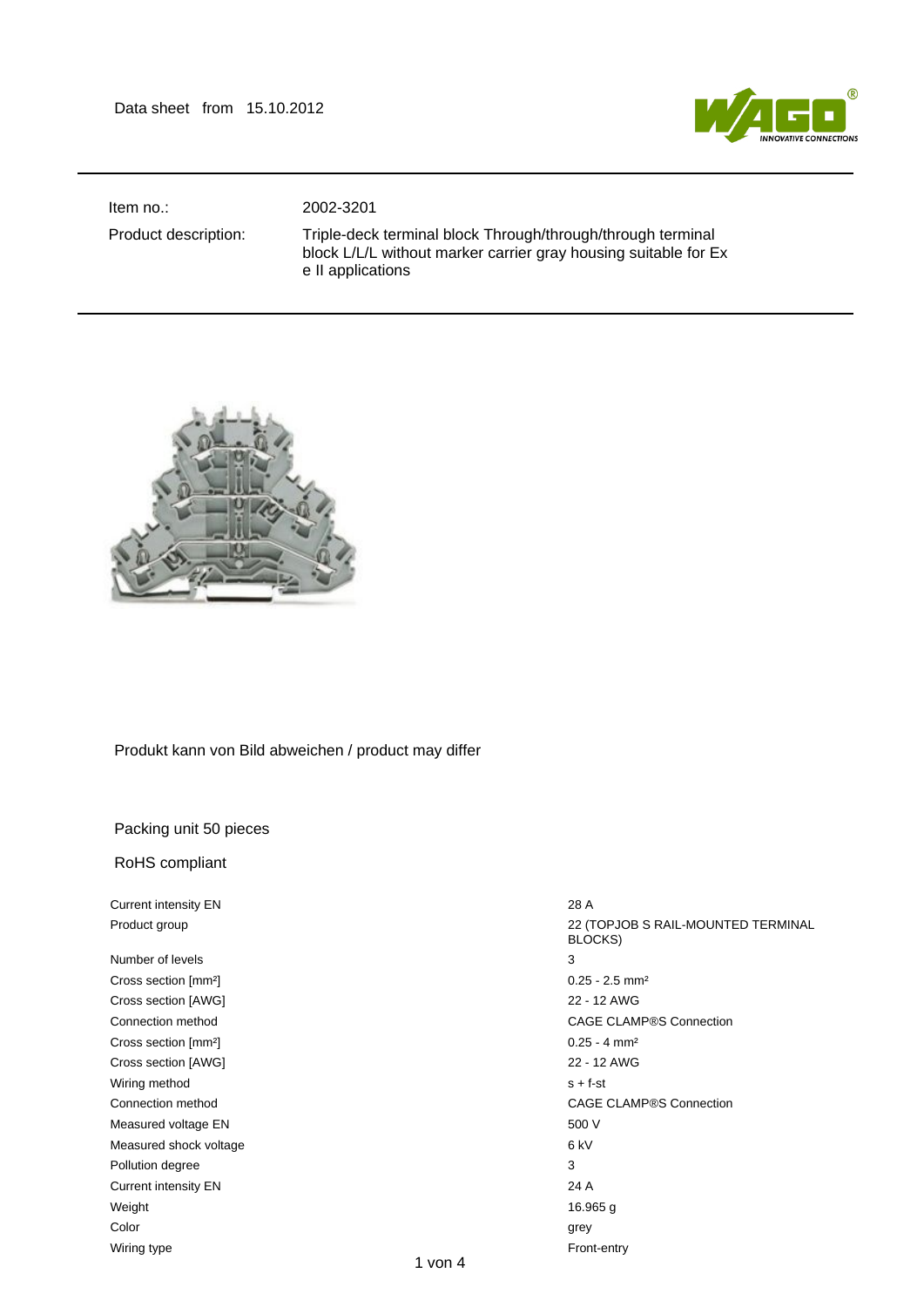No. of connection Points 6 No. of potentials 3 Height 69.5 mm Height 2.736 in Width 5.2 mm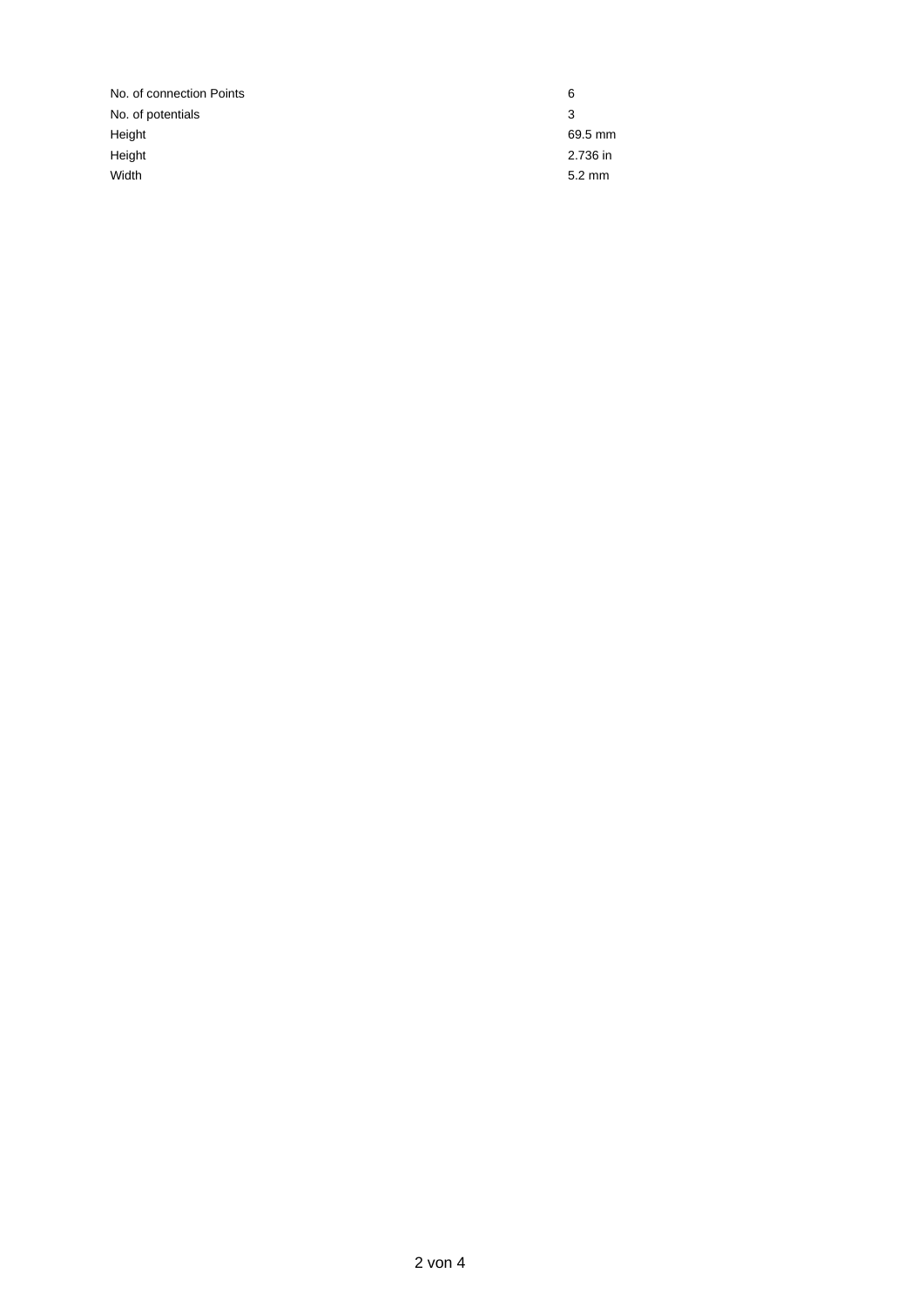

Width 0.205 in Depth 93.5 mm Depth 3.681 in Strip length from 10 mm Strip length to 12 mm Strip length 0.43 in Customs Tariff No. 2008 2010 2012 2020 2030 2040 205369010 Country of Origin **Deutschland** Mounting TS 35